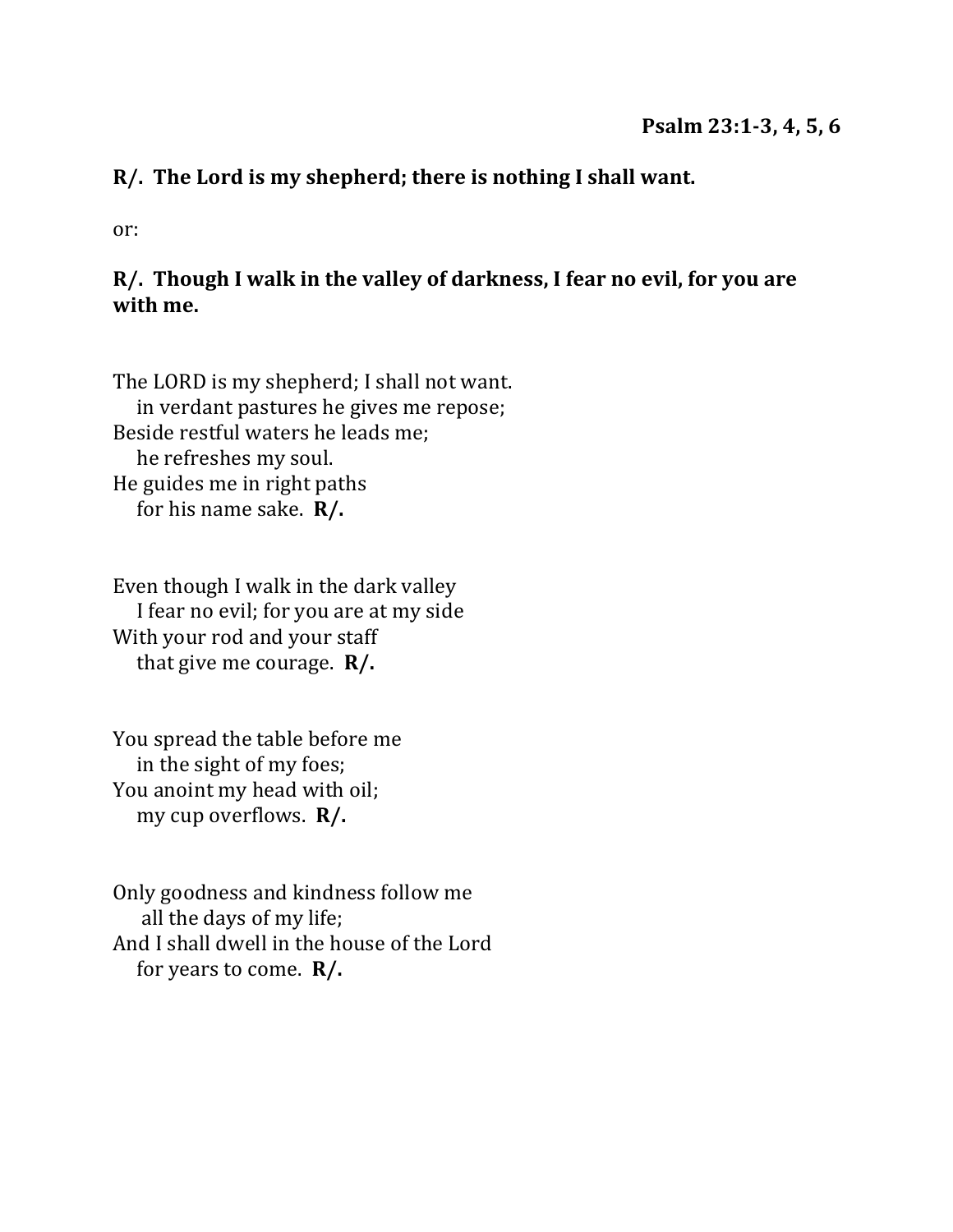#### **R/. To you, O Lord, I lift my soul.**

or:

#### R/. No one who waits for you, O Lord, will ever be put to shame.

Remember that your compassion, O LORD, and your kindness are from of old. In your kindness remember me, because of your goodness, O LORD. **R/.** 

Relieve the troubles of my heart; And bring me out of my distress. Put an end to my affliction and my suffering; and take away all my sins.  $\mathbf{R}/$ .

Preserve my life and rescue me; let me not be put to shame, for I take refuge in you. Let integrity and uprightness preserve me, Because I wait for you, O LORD. **R/.**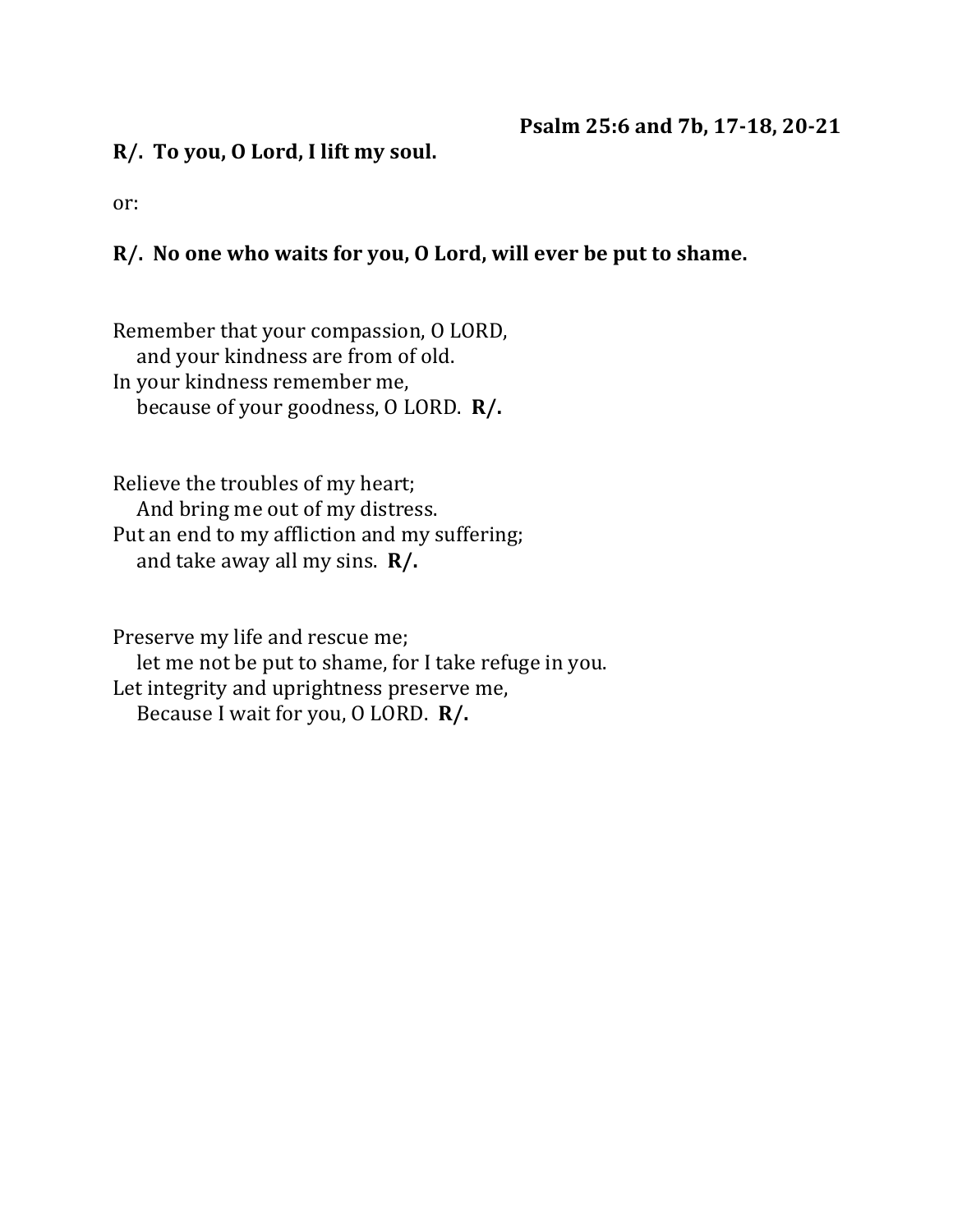### **Psalm 27:1, 4, 7 and 8b and 9a, 13-14** R/. The Lord is my light and my salvation.

or:

## R/. I believe that I shall see the good things of the Lord in the land of the living.

The LORD is my light and my salvation; whom should I fear? The LORD is my life's refuge; of whom should I be afraid? **R/.** 

One thing I ask of the LORD; this I seek: To dwell in the house of the LORD all the days of my life. That I may gaze on the loveliness of the LORD and contemplate his temple. **R/.** 

Hear, O LORD, the sound of my call; have pity on me, and answer me. Your presence, O LORD, I seek. Hide not your face from me. **R/.** 

I believe that I shall see the bounty of the LORD in the land of the living. Wait for the LORD with courage; be stouthearted, and wait for the LORD. **R/.**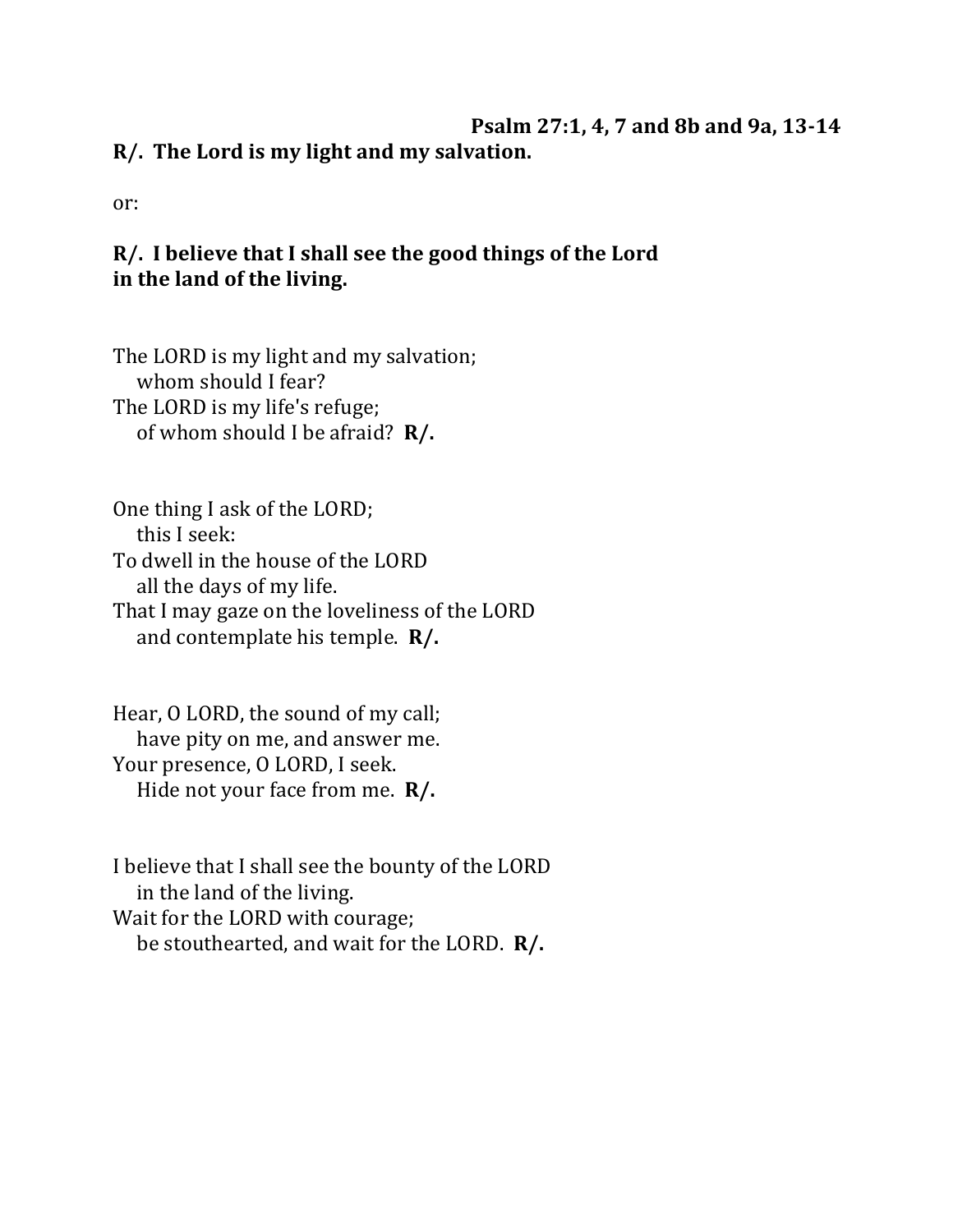#### **Psalm 42:2, 3, 5cdef; 43:3, 4, 5**

#### **R/.** My soul is thirsting for the living God: **when shall I see him face to face?**

As the hind longs for the running waters, so my soul longs for you, O God. R/.

Athirst is my soul for God, the living God. When shall I go and behold the face of God? **R/.** 

I went with the throng and led them in procession to the house of God. Amid loud cries of joy and thanksgiving, with the multitude keeping festival. **R/.** 

Send forth your light and your fidelity; they shall lead me on And bring me to your holy mountain, to your dwelling-place. **R/.** 

Then will I go in to the altar of God, the God of my gladness and joy; Then will I give you thanks upon the harp, O God, my God! **R/.**

Why are you downcast, 0 my soul? Why do you sigh within me? Hope in God! For I shall again be thanking him, in the presence of my savior and my God.  $\mathbb{R}/$ .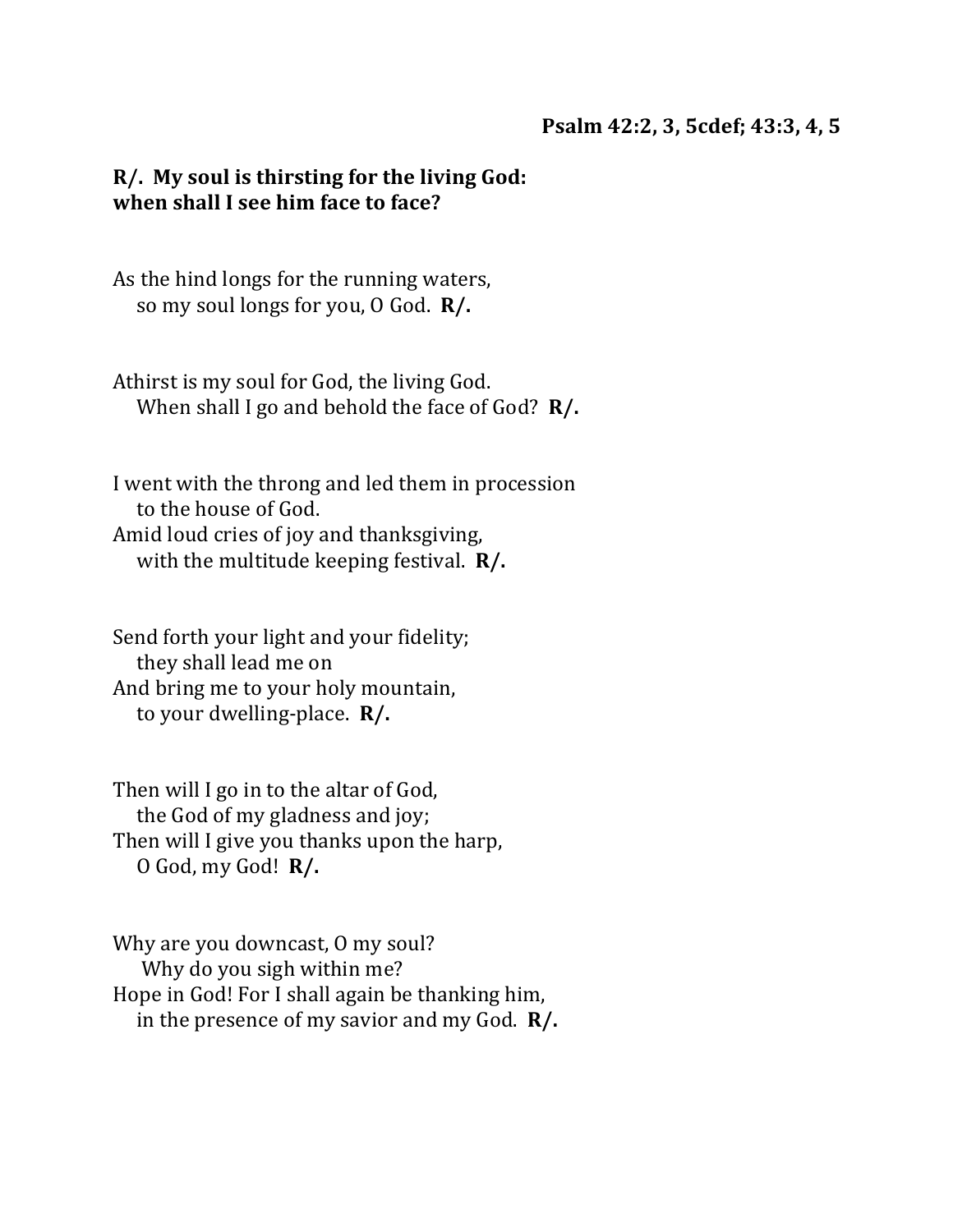#### R/. My soul is thirsting for you, O Lord my God.

O God, you are my God whom I seek; for you my flesh pines and my soul thirsts like the earth, parched, lifeless and without water. **R/.** 

Thus have I gazed toward you in the sanctuary to see your power and your glory, For your kindness is a greater good than life; my lips shall glorify you. **R/.** 

Thus will I bless you while I live; lifting up my hands, I will call upon your name. As with the riches of a banquet shall my soul be satisfied, and with exultant lips my mouth shall praise you.  $\mathbb{R}/$ .

You are my help, and in the shadow of your wings I shout for joy. My soul clings fast to you; your right hand upholds me. **R/.**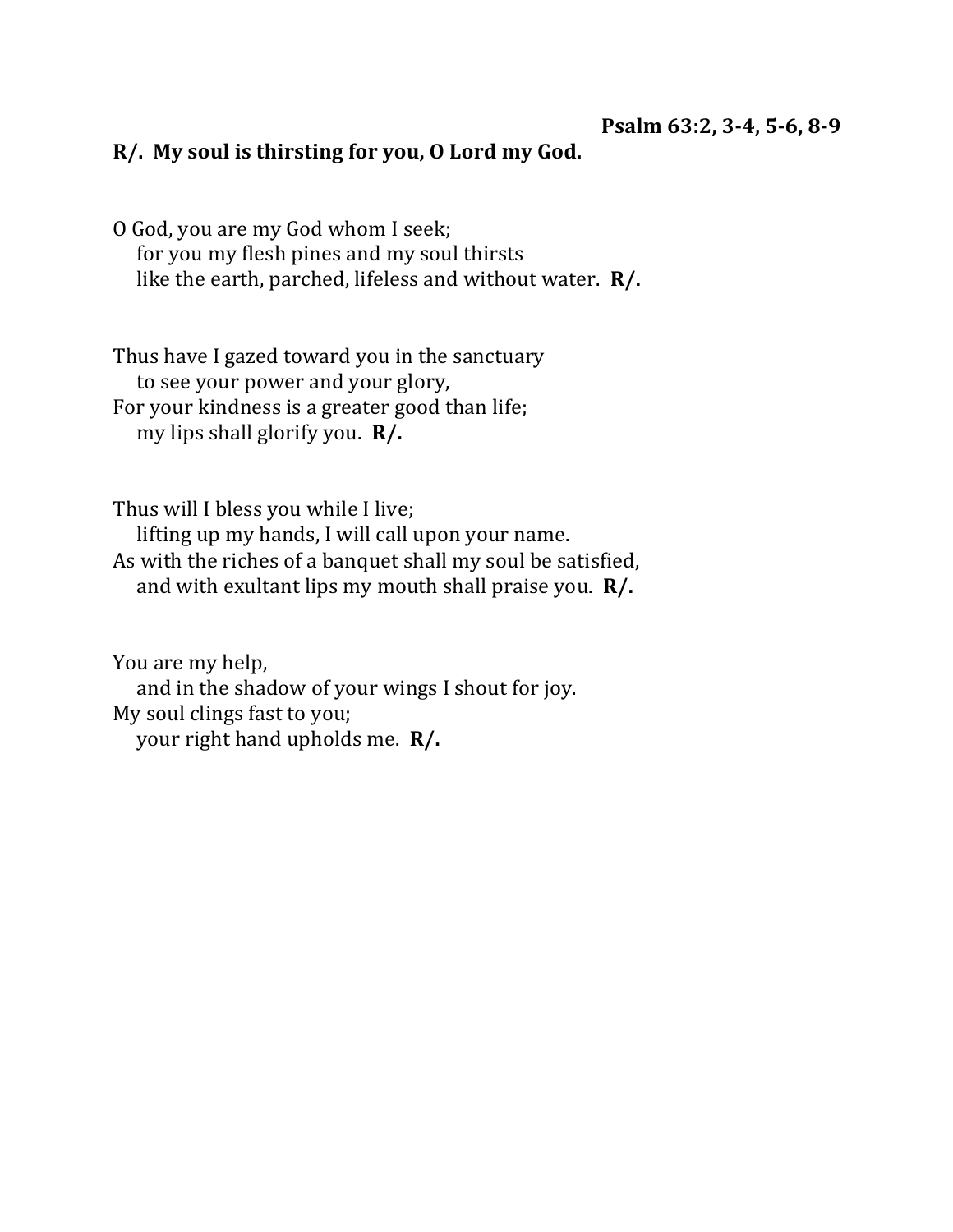### **Psalm 103:8 and 10, 13-14, 15-16, 17-18 R/.** The Lord is kind and merciful.

or:

# R/. The salvation of the just comes from the Lord.

Merciful and gracious is the LORD, slow to anger, and abounding in kindness. Not according to our sins does he deal with us, nor does he requite us according to our crimes. **R/.** 

As a father has compassion on his children, so the LORD has compassion on those who fear him. For he knows how we are formed. he remembers that we are dust. **R/.** 

Man's days are like those of grass; like a flower of the field he blooms: The wind sweeps over him and he is gone, and his place knows him no more. **R/.** 

But the kindness of the LORD is from eternity, to eternity toward those who fear him, And his justice toward children's children among those who keep his covenant and remember to fulfill his precepts. **R/.**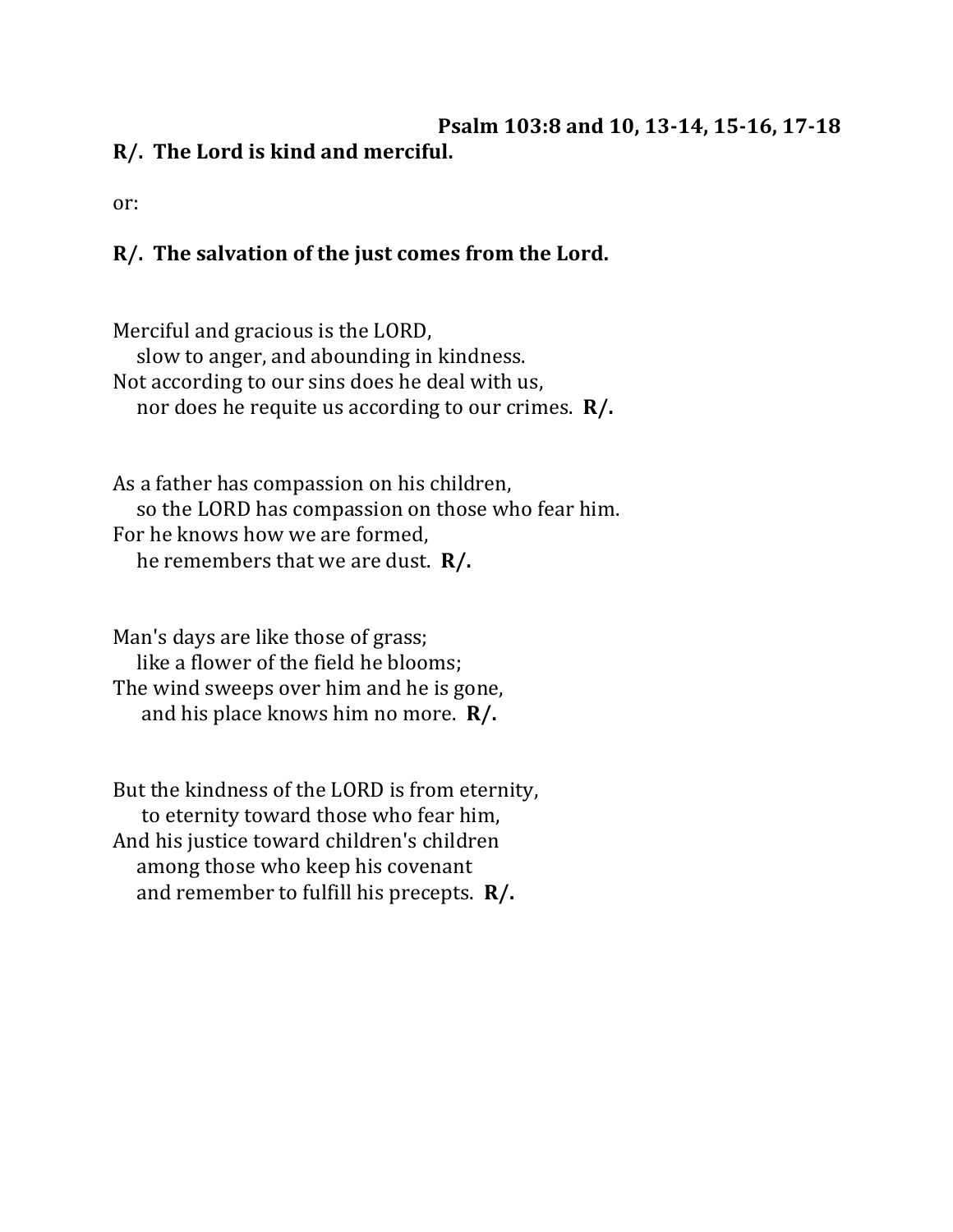#### Psalm 116:5, 6, 10-11, 15-16ac R/. I will walk in the presence of the Lord in the land of the living.

or:

### **R/. Alleluia.**

Gracious is the LORD and just; yes, our God is merciful. **R/.** 

The LORD keeps the little ones; I was brought low, and he saved me. **R/.** 

I believed, even when I said, "I am greatly afflicted"; I said in my alarm, "No man is dependable." **R/.** 

Precious in the eyes of the LORD is the death of his faithful ones. O LORD, I am your servant, you have loosed my bonds. **R/.**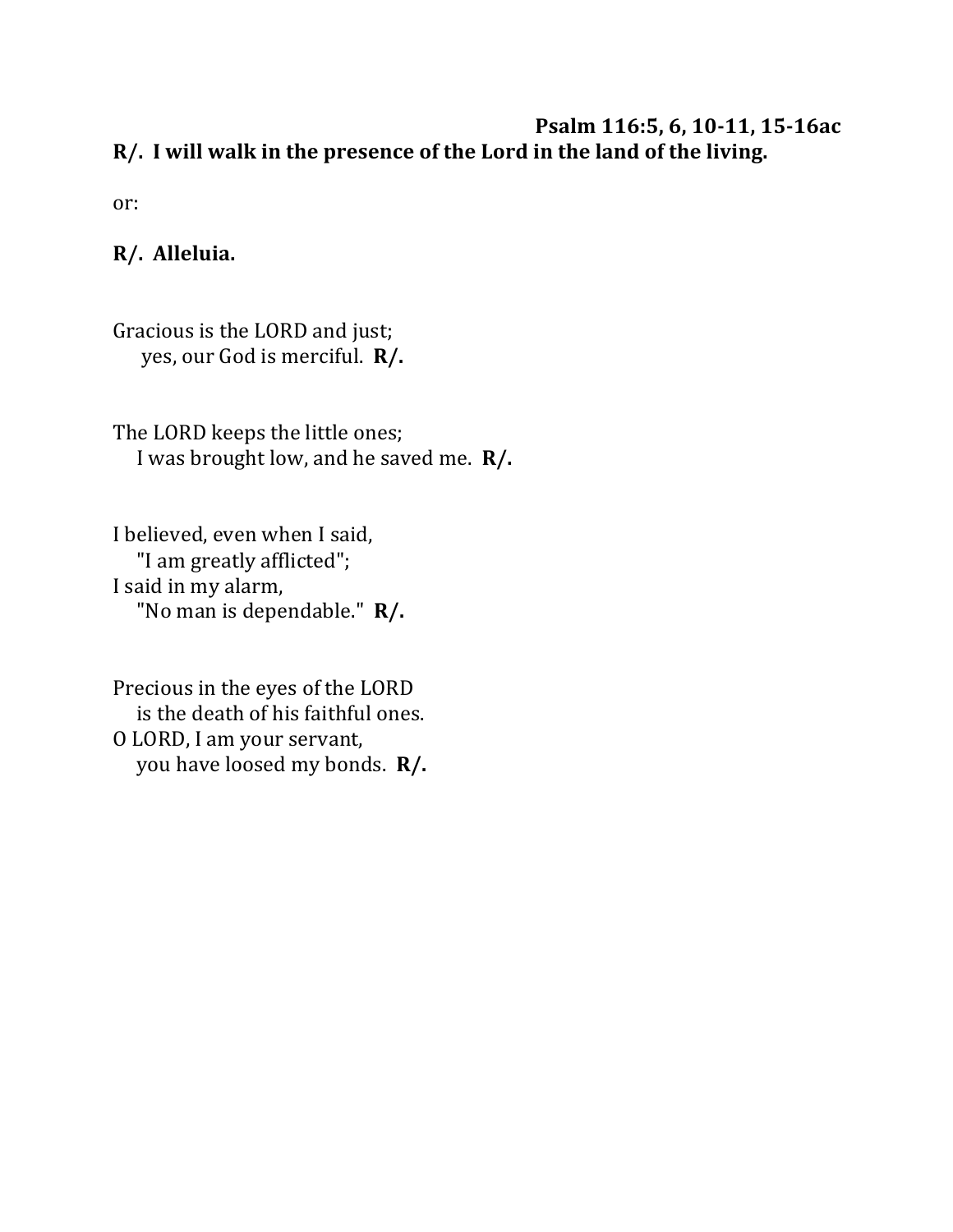#### **Psalm 122:1-2, 4-5, 6-7, 8-9**

R/. I rejoiced when I heard them say: let us go to the house of the Lord.

or:

## R/. Let us go rejoicing to the house of the Lord.

I rejoiced because they said to me, "We will go up to the house of the LORD." And now we have set foot within your gates, 0 Jerusalem. **R/.** 

To it the tribes go up, the tribes of the LORD, According to the decree for Israel, to give thanks to the name of the LORD. In it are set up judgment seats, seats for the house of David. **R/.** 

Pray for the peace of Jerusalem! May those who love you prosper! May peace be within your walls, prosperity in your buildings. **R/.** 

Because of my relatives and friends I will say "Peace be within you!" Because of the house of the LORD, our God, I will pray for your good. **R/.**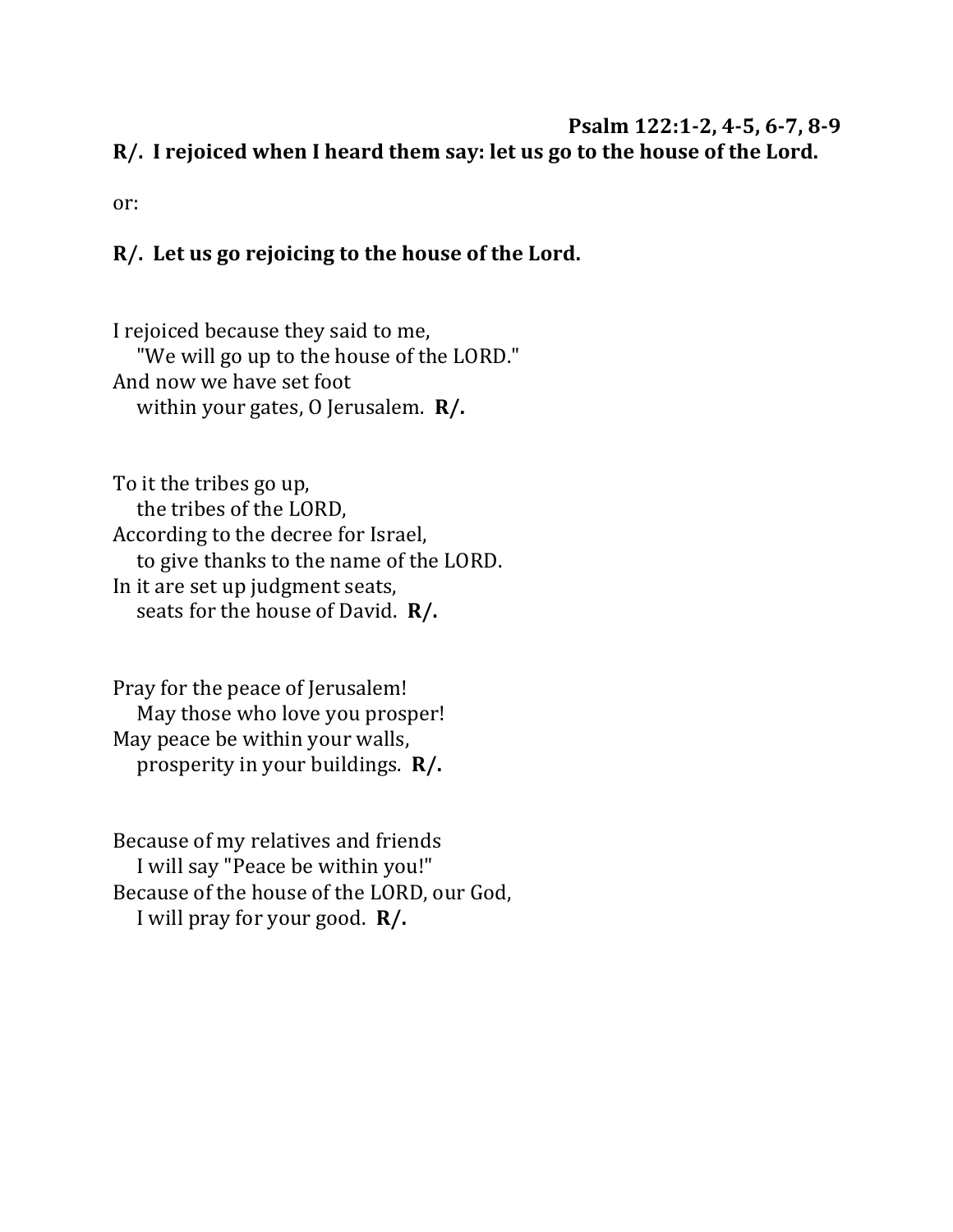Psalm 130:1-2, 3-4, 5-6ab, 6c-7, 8

R/. Out of the depths, I cry to you, Lord.

or:

### R/. I hope in the Lord, I trust in his word.

Out of the depths I cry to you, O LORD; LORD, hear my voice! Let your ears be attentive to my voice in supplication. **R/.** 

If you, O LORD, mark iniquities, LORD, who can stand? But with you is forgiveness, that you may be revered.  $\mathbb{R}/$ .

I trust in the LORD; my soul trusts in his word. My soul waits for the LORD more than the sentinels wait for the dawn. **R/.** 

More than the sentinels wait for the dawn, let Israel wait for the LORD, For with the LORD is kindness and with him is plenteous redemption. **R/.** 

And he will redeem Israel from all their iniquities. **R/.**